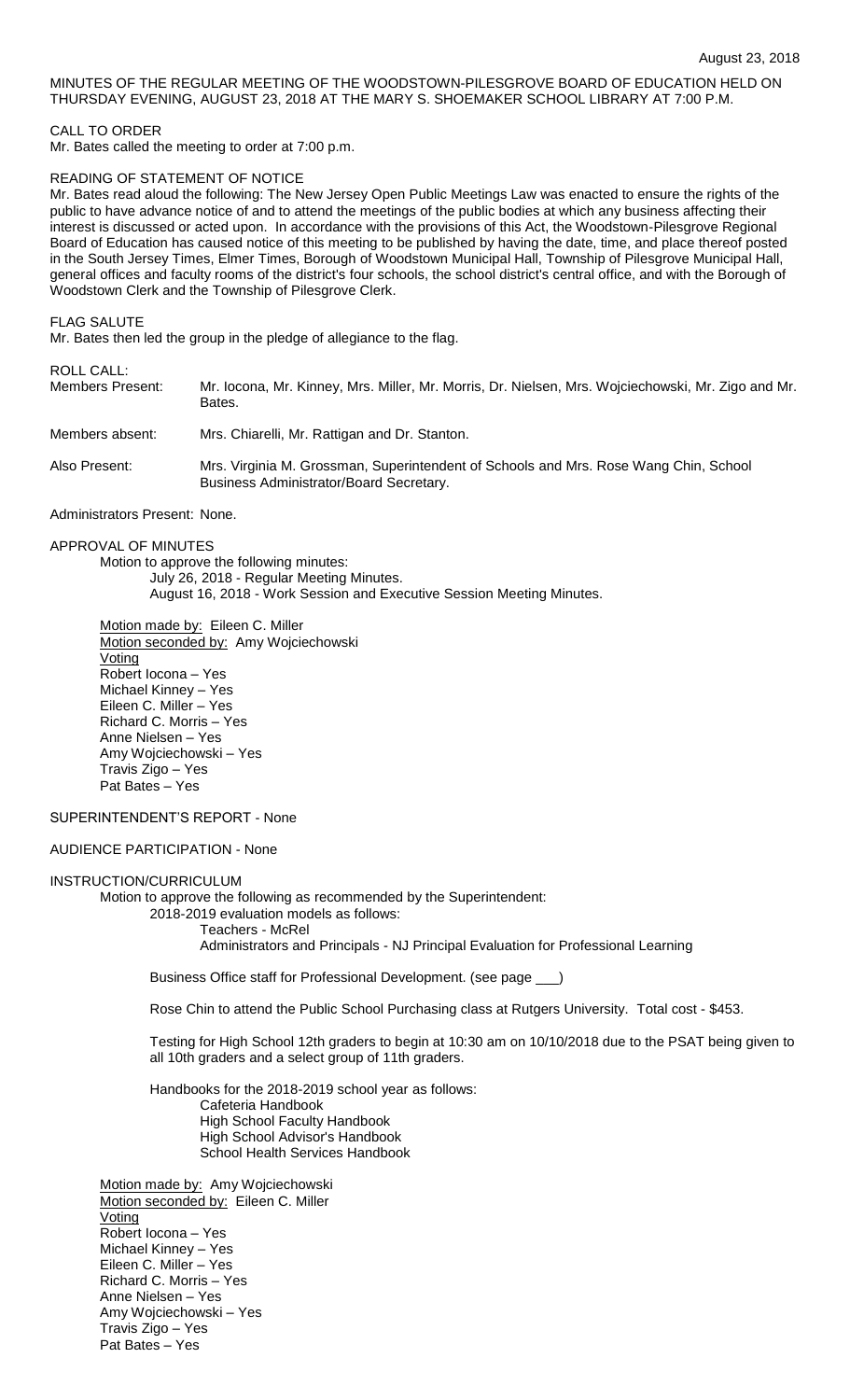Motion to approve the following as recommended by the Superintendent (voting not applicable to sending district representatives):

Handbooks for the 2018-2019 school year as follows: William Roper School Parent Handbook. William Roper School Faculty Handbook. Mary Shoemaker Faculty Handbook. Mary Shoemaker Parent Handbook. Middle School Faculty Handbook

Submission of an application to the NJ Watershed Institute for a grant.

August 2018 field trip list. (see page \_\_\_)

Motion made by: Amy Wojciechowski Motion seconded by: Eileen C. Miller **Voting** Robert Iocona – Yes Eileen C. Miller – Yes Anne Nielsen – Yes Amy Wojciechowski – Yes Travis Zigo – Yes Pat Bates – Yes

# ADMINISTRATION/PERSONNEL

Motion to approve the following items as recommended by the Superintendent:

Acceptance of the following resignations:

Resignation of Carol Althouse as the colorguard instructor for the 2018-2019 school year effective 8/16/2018. (NOTE: Stipend to be pro-rated for the time completed as of 8/16/2018.)

Retirement of Andrea Bramante effective 12/1/2018.

Extension of a leave of absence for Andrea Bramante to 12/1/2018.

New staff as follows: (Note: all appointments are pending criminal background check and certification.) Jim Hackett as the School Treasurer from 7/1/2018 through 12/31/2018. Stipend - \$5,735 per year (pro-rated).

Kieran Keyser as a Long Term Substitute History Teacher for Julie Knight from 9/4/2018 through approximately 2/11/2019. Salary - MA, Step 1 (\$54,766 pro-rated).

Evelyn Porter as a Long Term Substitute Family and Consumer Teacher for Melissa Micheletti from 9/4/2018 through approximately 1/29/2019. Salary - BA, Step 1 (\$51,434 pro-rated).

Glenn Merkle as the Interim Athletic Director effective 9/1/2018 through 12/1/2018. Salary - \$43.75 per hour for up to 25 hours per week. (NOTE: If additional hours are needed, the Superintendent will review and approve them at the same hourly rate.)

Tara Heffner as a Long Term Substitute Psychologist for Jennifer McBride from 9/4/2018 through approximately 12/7/2018. Salary - MA, Step 1 (\$54,766 pro-rated).

Staff members to move on the salary guide for the 2018-2019 school year: Gary Lowden from BA, Step 4 to BA +30, Step 4 (\$53,611) Melissa Micheletti from BA+30, Step 8 to MA, Step 8 (\$57,285) Joseph O'Brien from BA, Step 6 to BA+30, Step 6 (\$54,229) Julie Knight from BA+30, Step 7 to MA, Step 7 (\$56,566)

Extra Duty Appointments as follows:

Kim Bokash - three (3) days during the summer of 2018 at her per diem rate. High School extra duty appointments and corrected extra duty stipends previously submitted at the July meeting. (see page \_\_\_)

Substitute list for August 2018. (see page \_\_\_)

Volunteers as follows: August 2018 athletic volunteer list. (see page \_\_\_) August 2018 high school volunteer list. (see page \_\_\_)

Annual 2018-2019 School Administrator Appointments. (see page \_\_\_)

Sidebar agreement with the WPRSSA from 8/23/2018 through 6/30/2020. (see page \_\_)

Sidebar agreement with the WPREA from 8/23/18 through 6/30/2019. (see page \_\_\_)

Revised Master Teacher job description.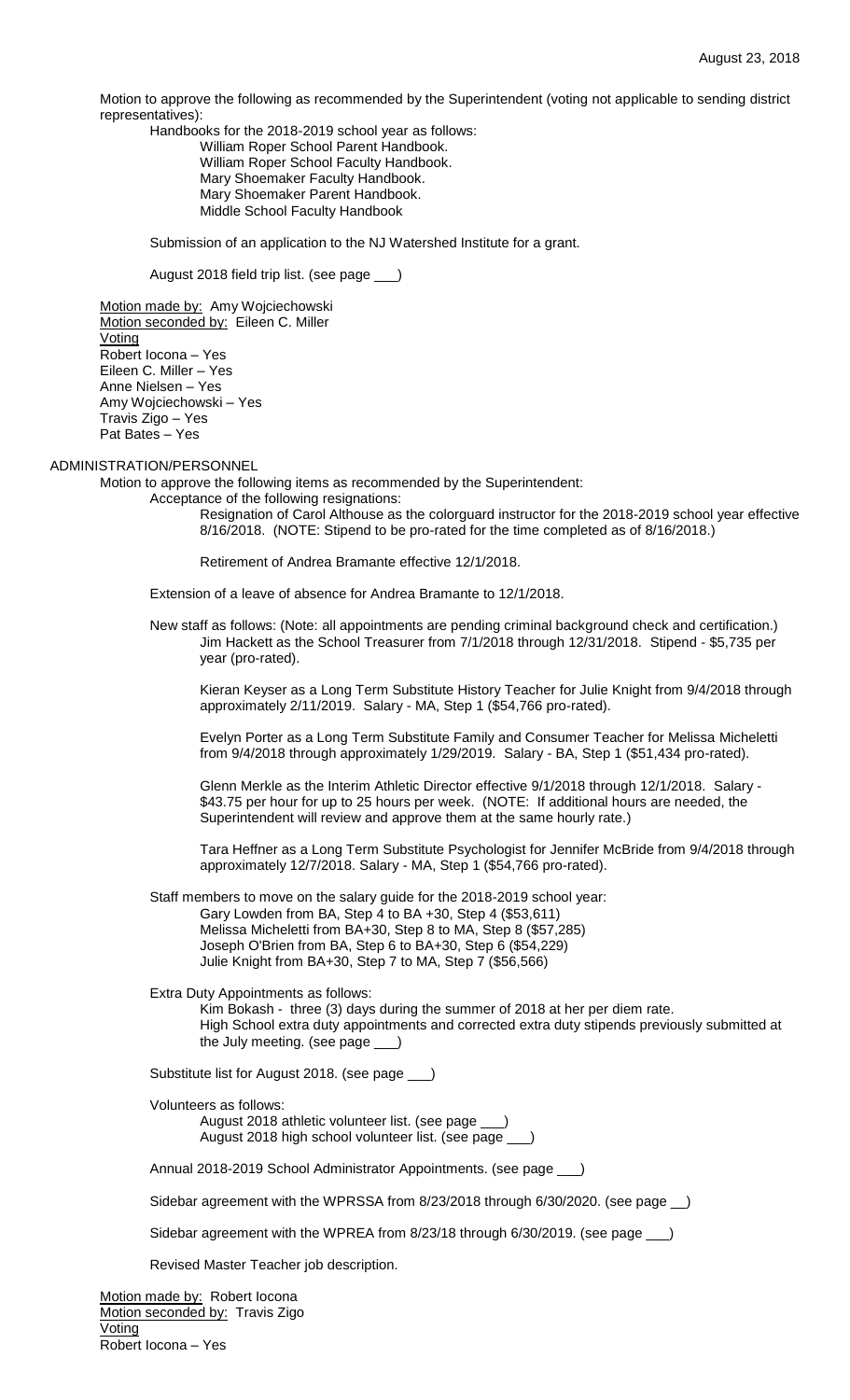Michael Kinney – Yes Eileen C. Miller – Yes Richard C. Morris – Yes Anne Nielsen – Yes Amy Wojciechowski – Yes Travis Zigo – Yes Pat Bates – Yes

Motion to approve the following as recommended by the Superintendent (voting not applicable to sending district representatives):

Resignations as follows:

Resignation of Alexis Giova as a paraprofessional at the Mary Shoemaker School effective 8/1/2018.

Rescind the appointment of Jennifer Quinn as a Long Term Substitute at the Roper School. NOTE: Ms. Quinn has taken a position in another district.

New Staff as follows: (Note: All appointments are pending criminal background check and certification. Middle School - Approval of Pamela Bergman as a Long Term Substitute Social Studies Teacher from 10/19/2018 through 6/30/2019. Salary - BA, Step 1 (\$51,434 pro-rated).

Middle School - Approval of Crystal Piro as a Long Term Substitute Science Teacher from 9/4/2018 through approximately Mid-January 2019. Salary - BA, Step 1 (\$51,434 pro-rated).

William Roper School - Approval of Tara McQueston as a Long Term Substitute Kindergarten Teacher from 9/4/18 to approximately 11/30/2018. Salary - BA, Step 1 (\$51,434 pro-rated).

Mary Shoemaker - Approval of Jessica Zaluske as a one (1) hour classroom aide 5 days per week effective 9/5/2018. Salary - \$10.05 per hour.

Extra Duty Appointments as follows:

Middle School revised August extra duty list. (see page \_\_\_)

Mary Shoemaker August extra duty list. (see page \_\_\_)

William Roper ECLC School August extra duty list. (see page \_\_\_)

Christine Carpenter, William Roper ECLC Dean of Students, to work up to five (5) days prior to 9/1/2018 with the approval of the Superintendent. Stipend - per diem rate (\$430.08 per day).

Substitutes as follows:

Johanna Riggins and Marcela Turner as substitutes for the Classroom Aide (1 hour/day) for the 2018-2019 school year.

Motion made by: Robert locona Motion seconded by: Travis Zigo **Voting** Robert Iocona – Yes Eileen C. Miller – Yes Anne Nielsen – Yes Amy Wojciechowski – Yes Travis Zigo – Yes Pat Bates – Yes

# OPERATIONS/FINANCE

Motion to approve the following financial reports as recommended by the School Business Administrator: (see Board Minutes Financial Back-up Binder for details**). (Note: The Board Secretary Report, Treasurers Report, and Transfer List for the month of July will be presented at the September Board Meeting)**

EFT's for July 2018, additional hand check payments for July 2018, and payment list for the month of August 2018.

Additional financial reports as follows: Student Activities and Athletics for the month of July 2018. Scholarships for the month of July 2018. Odyssey of the Mind for the month of July 2018. Woodstown Community School for the month of July 2018.

Motion made by: Travis Zigo Motion seconded by: Anne Nielsen Voting Robert Iocona – Yes Michael Kinney – Yes Eileen C. Miller – Yes Richard C. Morris – Yes Anne Nielsen – Yes Amy Wojciechowski – Yes Travis Zigo – Yes Pat Bates – Yes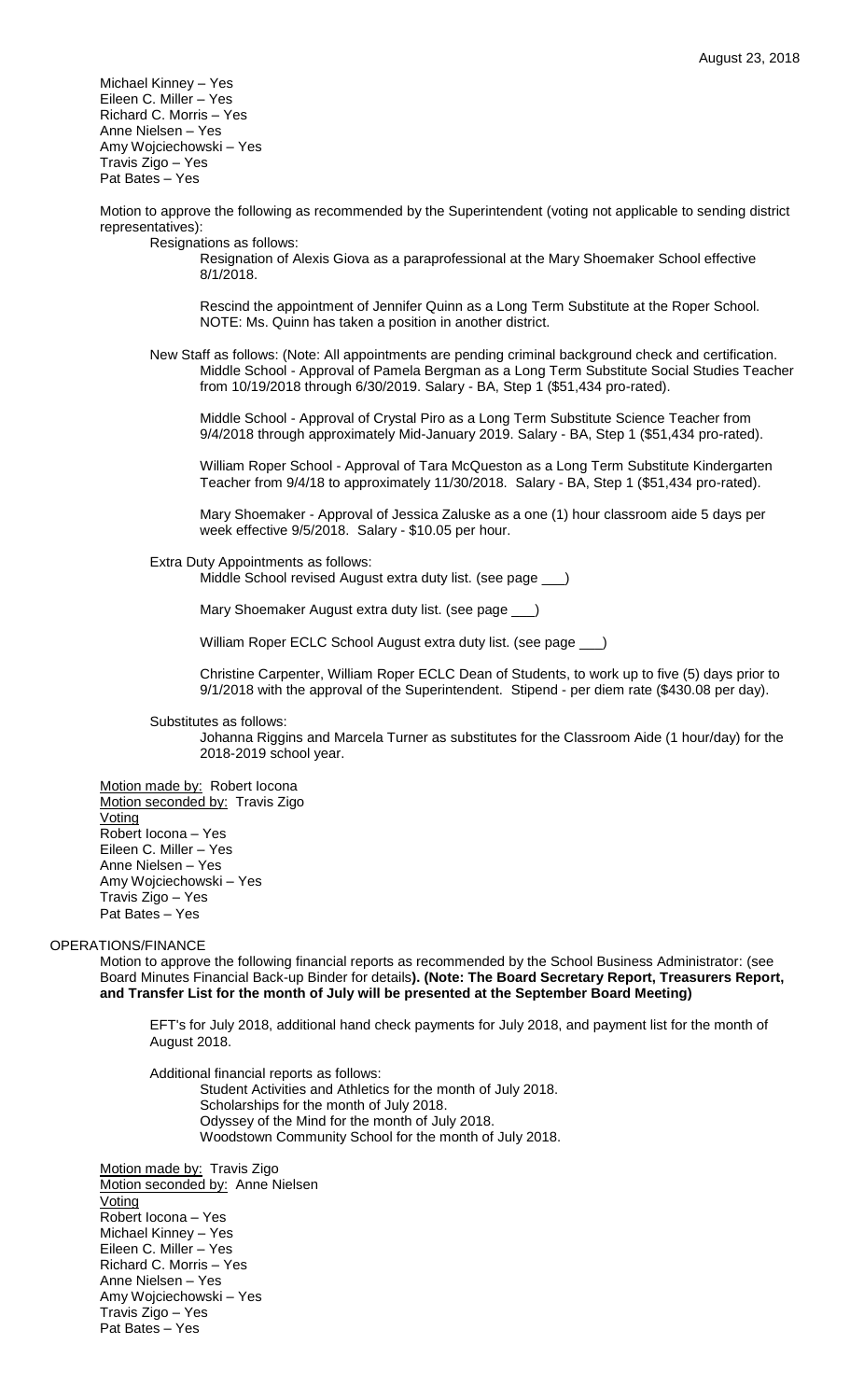Motion to approve the following as recommended by the School Business Administrator: Submission of the 2018-2019 Perkins Grant.

Public School Works Memorandum of Understanding.

Resolution authorizing disposal of surplus property through GovDeals.com. (see page \_

Dispose of listed obsolete technology equipment. Recycling will be provided by Sycamore International.

Renewal of the following transportation contracts with Gloucester County Special Services School District for the 2018-2019 School Year. (Note: Per diem cost are total route cost. Some of the routes contain students from other districts and therefore the cost per diem will be pro-rated accordingly by Gloucester County Special Services School District.):

1193A at \$159.72 total per diem route cost (plus 7% admin. cost) for multiple students. (Note: Per diem route cost will be shared with Alloway & Upper Pittsgrove School.)

1193B at \$101.35 total per diem route cost (plus 7% admin. cost) for multiple students. (Note: Per diem route cost will be shared with Alloway & Upper Pittsgrove School.)

Y1304 at \$400.96 total per diem route cost (plus 7% admin. cost) for students NJSMART# 1709115870, 8692232997, 2106346771, 5508166782, 2597878993.

Y1317 at \$109.63 total per diem route cost (plus 7% admin. cost) for multiple students. Y521 at \$372.61 total per diem route cost (plus 7% admin. cost) for student NJSMART# 7181290307.

Y788 at \$295.93 total per diem route cost (plus 7% admin. cost) for student NJSMART# 3834386610.

Y794 at \$333.45 total per diem route cost (plus 7% admin. cost) for multiple students.

Y978 at \$142.83 total per diem route cost (plus 7% admin. cost) for multiple students.

S6204 at \$236.13 total per diem route cost (plus 7% admin. cost) for student NJSMART# 5175884585, 4971130297.

Contract with Gloucester County Special Services School District for the 2018-2019 School Year as follows. (Note: Per diem cost are total route cost. Some of the routes contain students from other districts and therefore the cost per diem will be pro-rated accordingly by Gloucester County Special Services School District.):

Y1416 at \$404.00 total per diem route cost, plus a 7% administrative fee for students NJSMART# 3025993161, 6216115392, 5528401090.

Y1422 at \$299.00 total per diem route cost, plus a 7% administrative fee for student NJSMART# 8687942115.

Y1429 at \$152.00 total per diem route cost, plus a 7% administrative fee for student NJSMART# 1083720456.

Y788 at \$295.93 total per diem route cost, plus a 7% administrative fee for student NJSMART# 5561404811.

Joint transportation agreement with Alloway Township Board of Education for the 2018-2019 School Year as follows:

Route HS2 at \$25.00 per diem for student NJSMART# 6062645622 at a total route cost of \$4,500.00.

Route AV1 at \$105.00 per diem for students NJSMART# 3834386610 & 6670522415 at a total route cost of \$18,900.00.

Contract with Xtel Communications, Inc. to replace existing phone hardware. Monthly cost is \$1,372.50 for a 60-month term. (Note: The term of this agreement runs concurrently with the contract for service that was approved at the April 2018 Board meeting. The 60-month term for both agreements will begin on the date this service is activated. The phones included in this agreement are provided as "Device as a Service" (Daas). This program allows for the replacement of any of the phones that malfunction during the course of the term. The program also allows for the upgrade of any of the phones. Xtel pricing is per Bid# RFP MRESC "Middlesex Regional Educational Services Commission" 15/16-36 ACT Hosted Phone Service.)

Revision to the Title I & Title IIA Instructor salaries for the 2017-2018 school year.

Joint transportation agreement with Alloway Township School District for routes 1193A & 1193B to transport full-time and share-time students to and from Salem County Vocational Technical School for the 2018-2019 school year. (Note: Alloway's share of the cost will be \$16,292.73 for the year.)

Joint transportation agreement with Upper Pittsgrove School District for routes 1193A & 1193B to transport full-time and share-time students to and from Salem County Vocational Technical School for the 2018-2019 school year. (Note: Upper Pittsgrove's share of the cost will be \$15,950.93 for the year.)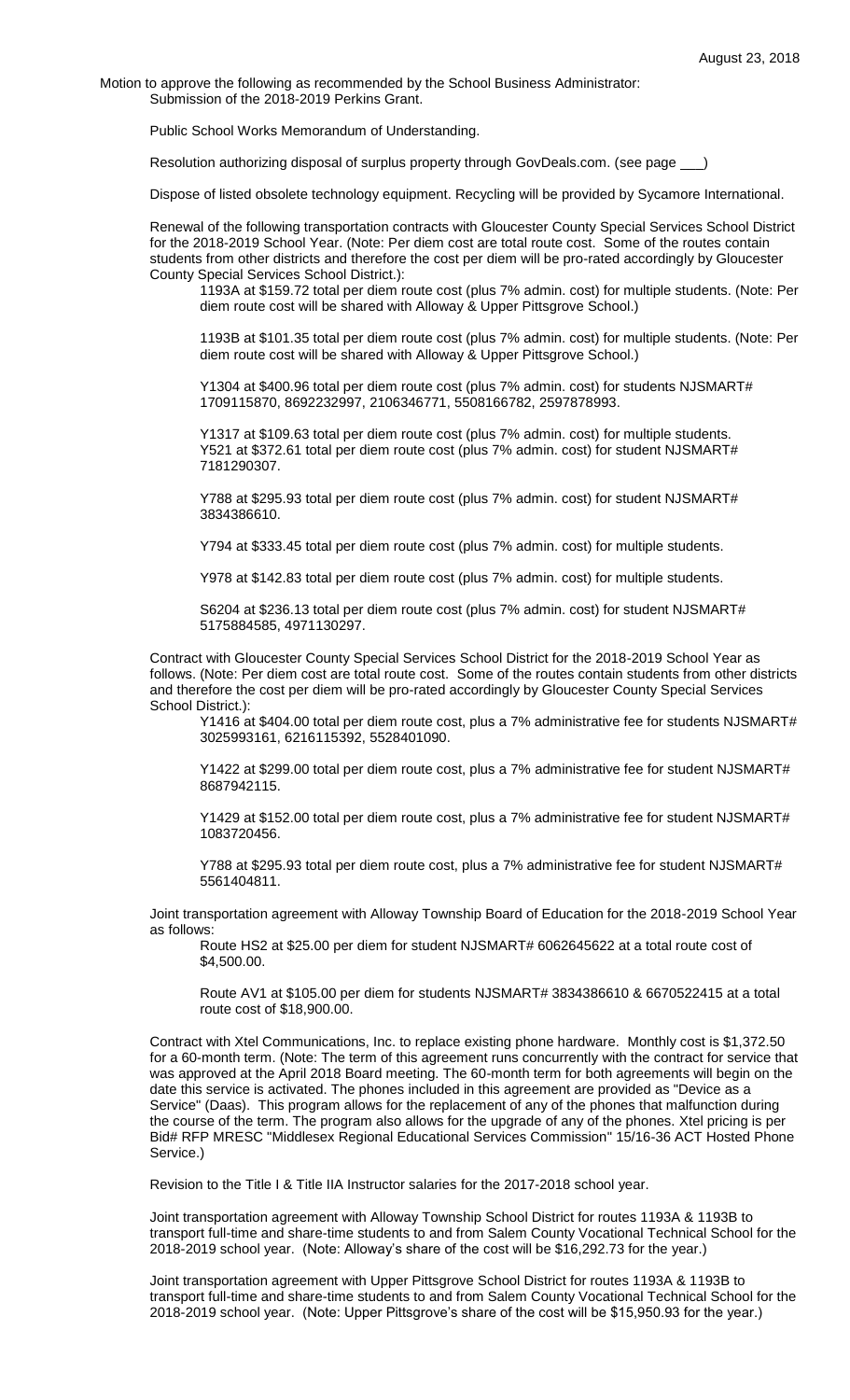Joint transportation agreement with Upper Pittsgrove School district for the 2018-2019 school year to transport high school and middle school students to and from school as follows: (Total cost of \$10,595.94)

WHS-3 in the amount of \$5,019.13 WHS-6 in the amount of \$1,673.04 WHS-9 in the amount of \$3,903.77

Joint transportation agreement with Penns Grove-Carney's Point Regional School District for route SHS06 at a per diem cost of \$50.00 for student (NJ SMART# 2464380751) at a total cost of \$9,000.00. Authorize submission of the ESEA Grant (Amendment 1) application for Fiscal Year 2019.

Terminate the previously approved shared services agreement with Salem Community College for Ryan Danner, Facilities Manager effective 8/24/2018.

Acceptance with gratitude, of a donation of \$2,600 from the Winter Track Parents for the winter track program for the 2018-2019 school year.

Expand the role of Joe Biluck from GraMin Consultants, LLC to include Interim Facility Manager and Facilities Consultant for up to 4 days per week at \$350 per day.

Joint transportation agreement with Alloway Township Board of Education for the 2018-2019 school year for the following routes:

Route HS-2 at \$25.00 per diem for student (NJSMART#6062645622) at a total route cost of \$4,500.00.

Route AV-1 at \$105.00 per diem for student (NJSMART#3834386610 & 6670522415) at a total route cost of \$18,900.00.

Authorize Garrison Architects (GA) to prepare and submit an NJDOE Other Capital Project application for the new scoreboard sign on the field hockey field. The District acknowledges that it will receive no State Aid, and the District further authorizes GA to amend its Long-Range Facility Plan to include this project.

Motion made by: Travis Zigo Motion seconded by: Robert locona Voting Robert Iocona – Yes Michael Kinney – Yes Eileen C. Miller – Yes Richard C. Morris – Abstained on Alloway transportation routes only. Anne Nielsen – Yes Amy Wojciechowski – Yes Travis Zigo – Yes Pat Bates – Yes

Motion to approve the following as recommended by the School Business Administrator (voting not applicable to sending district representatives):

Request from an administrative team member to allow her child (NJSmart #1700907196) to attend the Woodstown-Pilesgrove Regional School District for the 2018-2019 school year in accordance with Board Policy #5118, and the Woodstown-Pilesgrove Administrators Association Agreement (WPAA) at an administrative fee of \$6,307.00.

Contract with the Pilot School for the attendance of middle school student (NJSmart #3856396553) for the 2018-2019 school year in the amount of \$31,100.00

Contract with Camcor, Inc. to install 22 interactive TV panels at Mary Shoemaker for \$56,116.28. The total cost will be financed through Coretech Leasing for a 5-year term. Annual cost to Cortech Leading is \$12,357.93 per year for 5 years. (Note: Camcor, Inc., is a State contractor.)

Motion made by: Travis Zigo Motion seconded by: Amy Wojciechowski Voting Robert Iocona – Yes Eileen C. Miller – Yes Anne Nielsen – Yes Amy Wojciechowski – Yes Travis Zigo – Yes Pat Bates – Yes

# POLICY

Motion to approve the following as recommended by the Superintendent:

First reading of the Woodstown-Pilesgrove Regional School District Policy and Procedures Manual.

Motion made by: Pat Bates Motion seconded by: Eileen C. Miller Voting Robert Iocona – Yes Michael Kinney – Yes Eileen C. Miller – Yes Richard C. Morris – Yes Anne Nielsen – Yes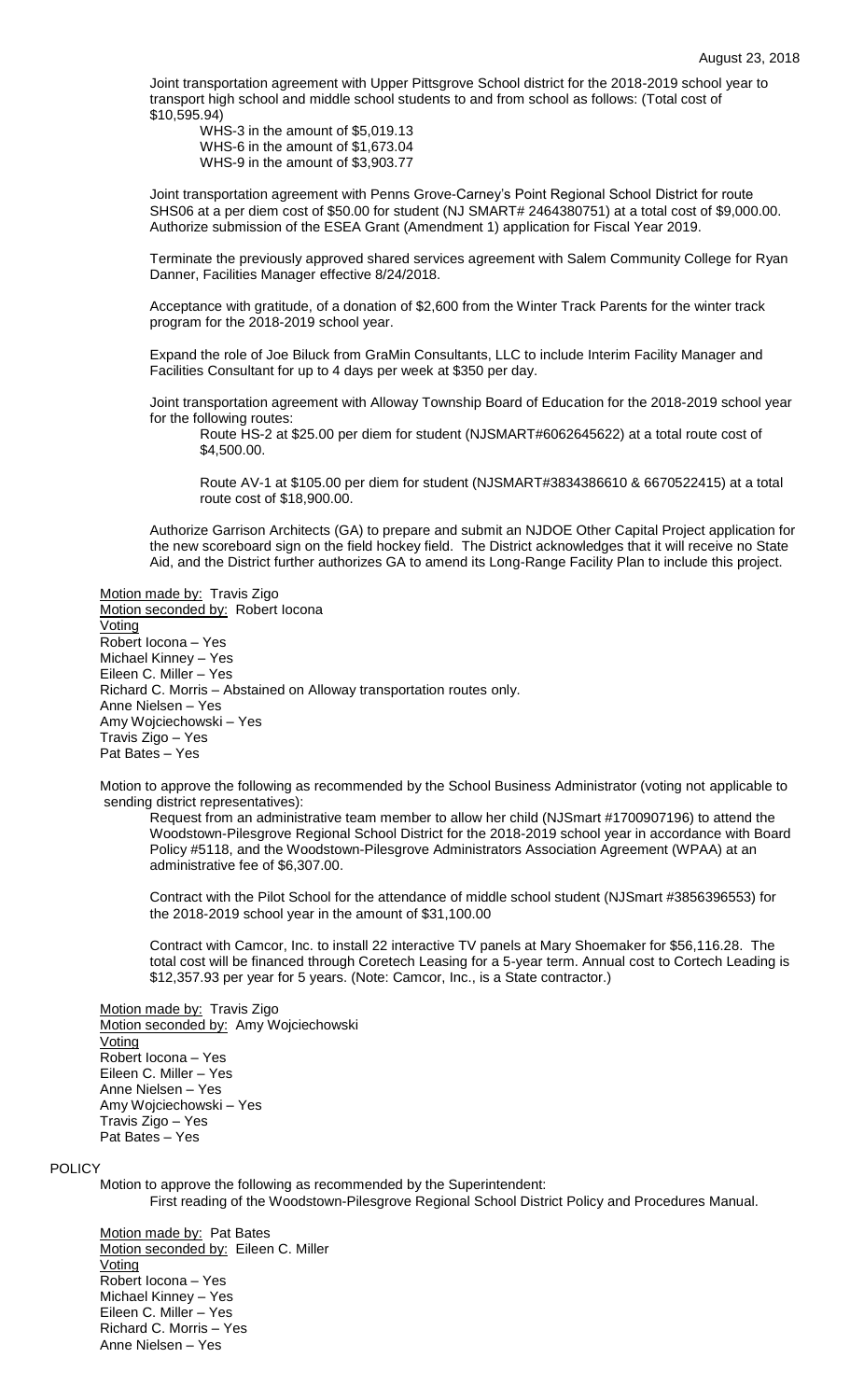Amy Wojciechowski – Yes Travis Zigo – Yes Pat Bates – Yes

# OLD BUSINESS ITEMS – None.

# NEW BUSINESS ITEMS – None.

## REPORTS

- School Business Administrator Mrs. Chin reported on the following:
	- S&P rating
		- o Revised outlook to stable; affirmed A+ rating; do not expect to change the rating over our 2-year outlook horizon
		- o Outlook change reflects modest improvements to the district's financial position coupled with total general fund balance returning to positive levels
		- o More conservative budgeting guided by a new management team
		- o Better cost controls and recent, and sustainable, cost efficiencies
- State audit -- Extraordinary Aid (Sp Ed Aid); ASSA (Student Count); DRTRS (Transportation) o Audit focused on: data consistency; data analysis
	- o Early indications: some process improvements identified Extraordinary Aid in prior years)
	- 17/18 closing -- underway; pre-audit went well; early indications show an out-performance against budget

#### Administrators/Building Reports

Administrator monthly reports were presented.

## BOARD REPORTS

President -- Mr. Bates was pleased that the community and the district worked together to achieve a solution for the winter track program. Mr. Bates also stated that he will be resigning his seat on the Board of Education as of August 30, 2018 due to moving out of the district.

Mr. Iocona indicated that he too will be resigning his seat on the Board of Education as of August 30, 2018 due to moving from Woodstown to Pilesgrove.

## PRESENTATIONS

Mrs. Grossman presented Mr. Bates and Mr. Iocona with parting gifts.

#### Sending Districts

Upper Pittsgrove Township -- Mr. Michael Kinney shared the following:

Science labs have been completed.

Upper Pittsgrove State aid was cut by \$46,000.

Alloway Township -- Mr. Richard Morris stated that Alloway state aid was cut in the amount of \$80,000.

#### Liaison Reports

NJSBA Delegate Report – Mrs. Miller had nothing to report.

SACC Report – Mr. Iocona had nothing to report.

AG Advisory Council Report – Dr. Stanton was not in attendance.

PTO Report – Mr. Bates had nothing to report.

W-P School Foundation Report – Mrs. Chiarelli was not in attendance.

CARE Report – Ms. Wojciechowski had nothing to report.

Marlton Recreation League Report – Mr. Rattigan was not in attendance.

Pilesgrove Township Report – Dr. Nielsen had nothing to report. Mrs. Grossman stated that she has been in contact with the Mayor Eachus concerning shared services.

Woodstown Borough Report – Mr. Iocona had nothing to report.

# AUDIENCE PARTICIPATION – Non-agenda Items. - None

# IMPORTANT DATES

- September 4, 2018 Staff In-Service Day
- September 5, 2018 School Opens for Students
- September 20, 2018 Work Session, 6:00 p.m., Board Office Conference Room
- September 27, 2018 Regular Board of Education meeting, 7:00 p.m., Mary S. Shoemaker School Library

#### RECESS INTO EXECUTIVE SESSION I

The Open Public Meetings Act allows the Board to enter into executive session for confidential matters (N.J.S.A. 10:4- 12b). Matters discussed in executive session will remain confidential until such time as the need for confidentiality no longer exists.

Motion that the Board of Education enter into executive session, by resolution, to discuss litigation and personnel matters. It is expected that the executive session will last approximately 30 minutes. The Board will reconvene in open public session immediately following. Formal action may or may not be taken as a result of the executive session. (7:56 p.m.)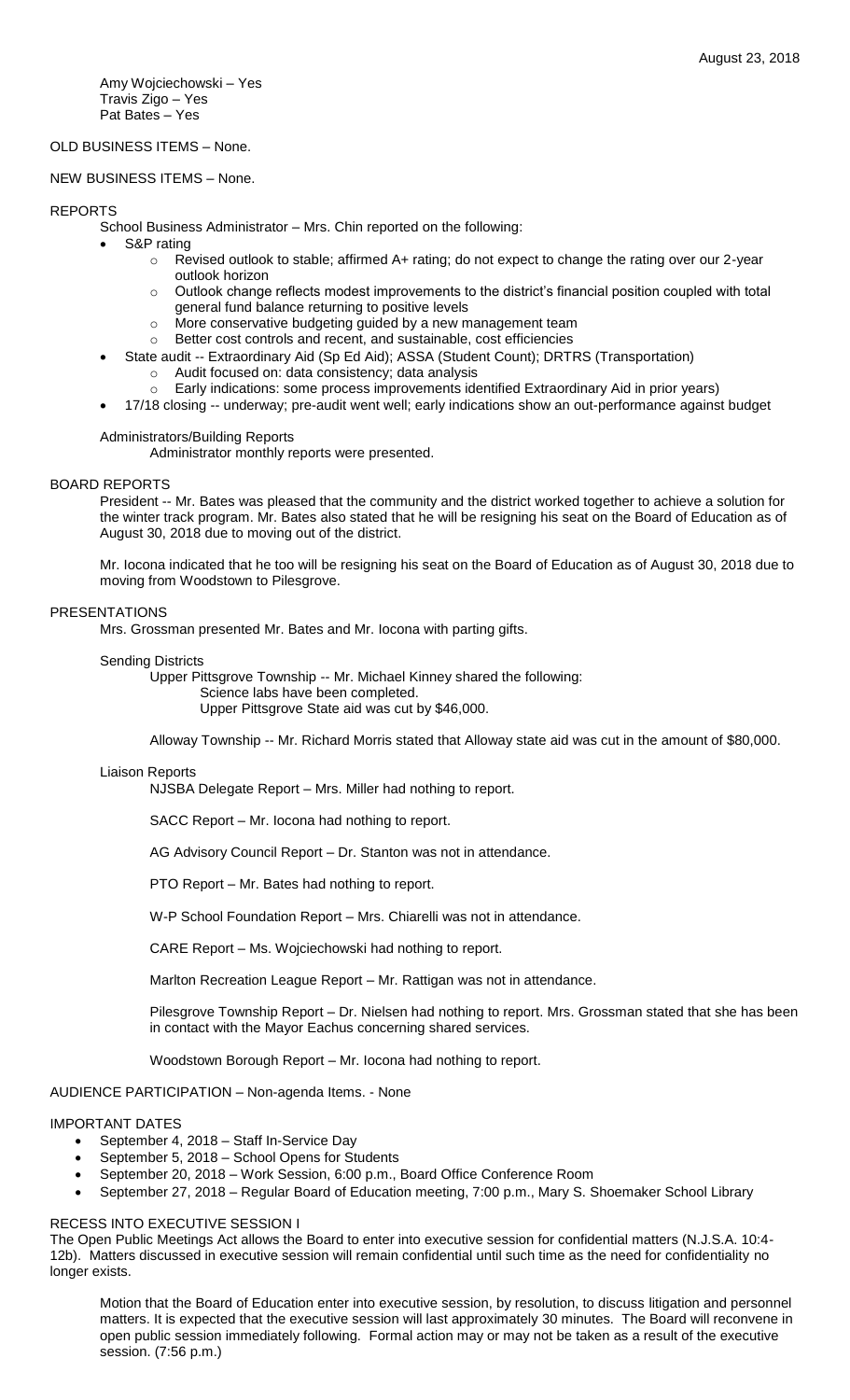Motion made by: Eileen C. Miller Motion seconded by: Anne Nielsen **Voting** Robert Iocona – Yes Michael Kinney – Yes Eileen C. Miller – Yes Richard C. Morris – Yes Anne Nielsen – Yes Amy Wojciechowski – Yes Travis Zigo – Yes Pat Bates – Yes

RESUMPTION OF PUBLIC PORTION OF THE MEETING Motion to resume the public portion of the meeting at 8:53 p.m.

> Motion made by: Pat Bates Motion seconded by: Eileen C. Miller Voting Robert Iocona – Yes Michael Kinney – Yes Eileen C. Miller – Yes Richard C. Morris – Yes Anne Nielsen – Yes Amy Wojciechowski – Yes Travis Zigo – Yes Pat Bates – Yes

ADJOURNMENT

Motion to adjourn this meeting at 8:53 p.m.

Motion made by: Pat Bates Motion seconded by: Eileen C. Miller **Voting** Robert Iocona – Yes Michael Kinney – Yes Eileen C. Miller – Yes Richard C. Morris – Yes Anne Nielsen – Yes Amy Wojciechowski – Yes Travis Zigo – Yes Pat Bates – Yes

Respectfully submitted,

Mrs. Rose Wang Chin SBA/BS

Approved by Motion of the Board

\_\_\_\_\_\_\_\_\_\_\_\_\_\_\_\_\_\_\_\_\_\_\_\_\_

\_\_\_\_\_\_\_\_\_\_\_\_\_\_\_\_\_\_\_\_\_\_\_\_\_

Date

Signature /SBA